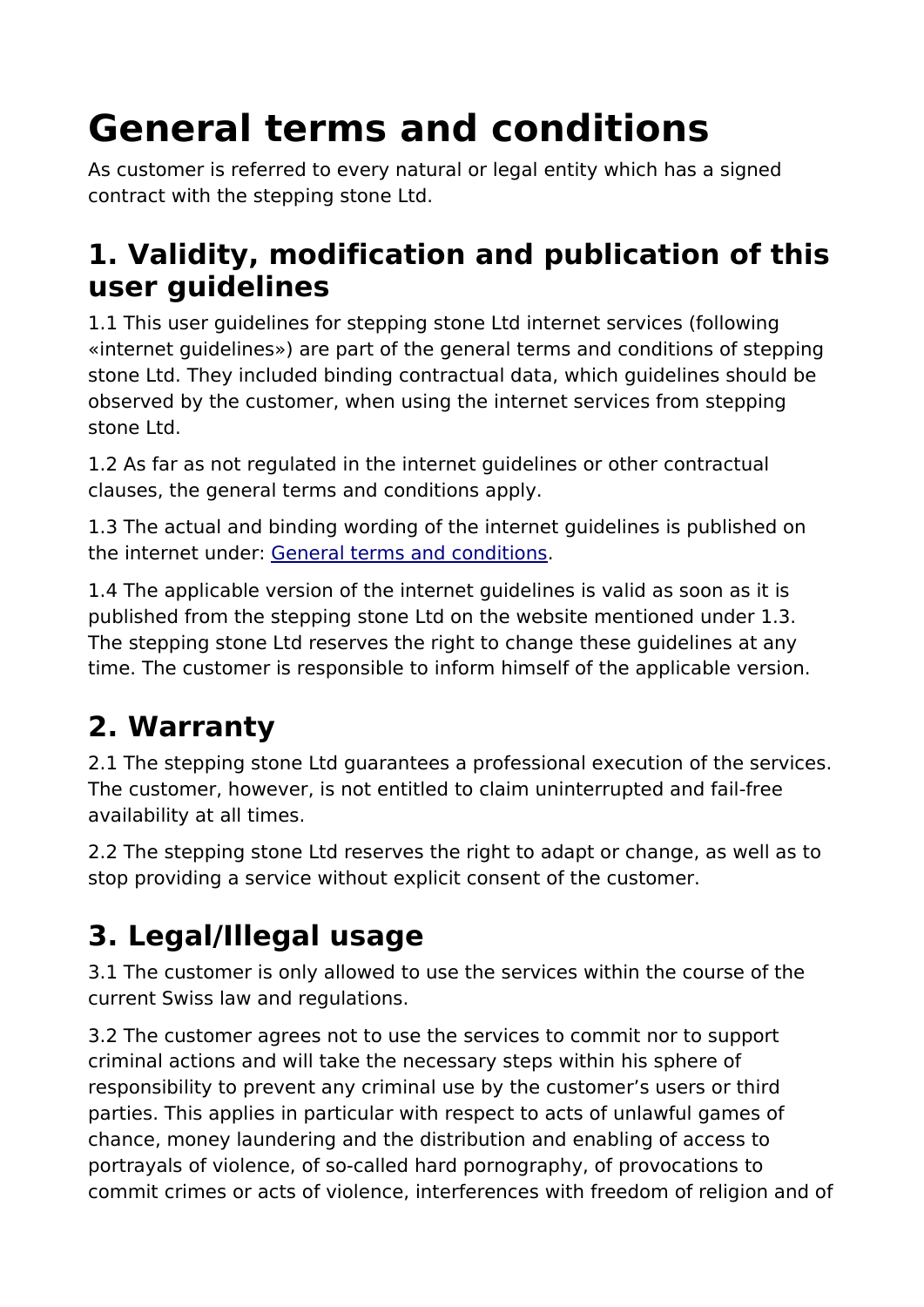culture or of racial discrimination within the meaning of the Swiss Criminal Code.

3.3 The transmission, distribution or storage of material or information, which is against current law or general known regulations is forbidden. This includes in particular, without exception materials, which are protected by copyright or trademarks as well as confidences, when no proven authorisation is present.

3.4 The same is applicable for distribution and storage of content which is obscene or scurrilous, which represents illegal danger or such or is against current export- or import regulations.

3.5 The customer shall inform the stepping stone Ltd immediately of any faults, problems or interruptions of services, equipment or software of which he becomes aware and in particular also of cases of use of the services in breach of the law or of this contract by the customer's users and by unauthorised third parties (e.g. hackers).

3.6 The customer is liable to any costs in context with the from his connection used services.

## **4. System and network security**

4.1 Violence against the system and network security are forbidden. Violation is a criminal act, if necessary, criminal and civil prosecution can apply to the customer.

4.2 The stepping stone Ltd can clarify such incidents and violences. In the case of a criminal act, the stepping stone Ltd will inform and cooperated with the law enforcement authorities.

4.3 Examples of violence against the system and network security are especially following:

- Unauthorised access on or the usages of data, system and network elements, including the traffic monitoring or scanning as well as the conscious examination of the vulnerability of the system and network elements without explicit authorisation of the system and network owner.
- Unauthorised monitoring of data and traffic without explicit, prior authorisation of the system owner.
- Interference of the services to the system or network components, especially through mail bombs, mass mailing (broadcasts) or other attempts, to overload the system.
- Falsification of control information in TCP-IP-packets (packet header), for example the TCP/IP address or an information in part of the control (for example the receiver or the sender), in a electronic message (e-mail) or in a newsgroup entry.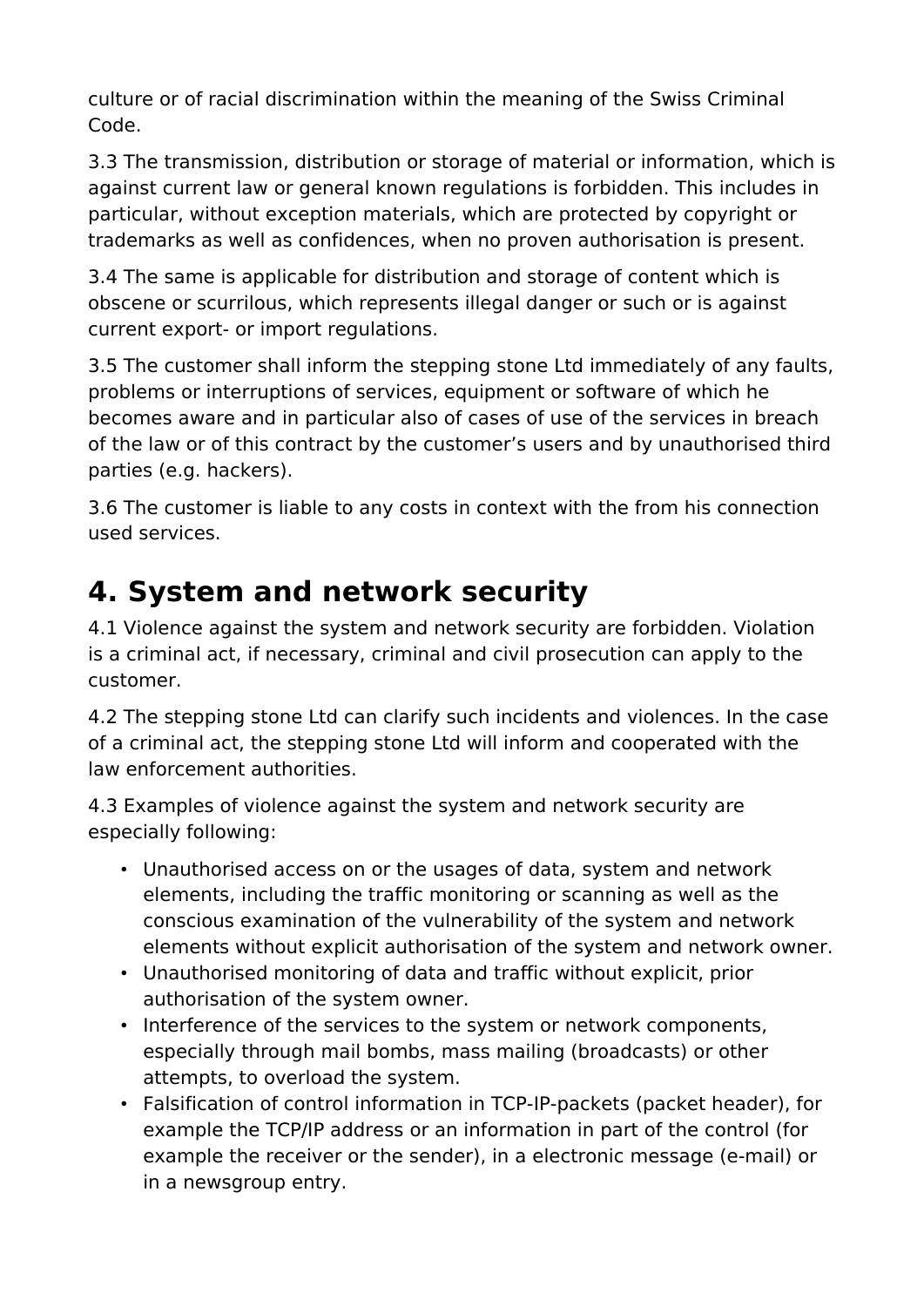4.4 The customer shall take all necessary measures to prevent unauthorised instrucions into his own and third party systems, against the dissemination of viruses and to comply with the applicable regulations of the law.

4.5 The customer should follow the instructions of the stepping stone Ltd for connection and usage of devices for the utilisation of the services. Besides this, the customer is responsible for the compliance of current regulations and laws as well as safety precautions like the compatibility of the used hard and software.

4.6 The customer leaves all services complying the online described procedures and namely presses «logout» respectively «EXIT» and closes the used browser, and so refuses access to his account to third parties.

4.7 The customer communicated passwords are determined for the personal use and should therefore be treated confidential. If the stepping stone Ltd notices unauthorised disclosure of the password, the costs for password changes will be invoiced to the customer.

4.8 The stepping stone Ltd reserves the rights to prove the stored and transmitted content on their correctness. In the case the stepping stone Ltd determines breach against the internet guidelines or receives notice of such, she can disable respectively cancel services without notice or pre-warning. This includes fee-based as well as other internet accounts of the customer. The costs for clarifying such violations will be invoiced to the customer.

#### **5. E-mail, instant message and other electronic mail**

5.1 Sending of harassments, especially also undesired commercial advertisement and general, impersonal announcements is forbidden.

5.2 Sending the same undesired messages to one or more electronic mailing lists, among experts also known as «spamming» is forbidden.

5.3 Falsification of sender details or different header information is forbidden.

5.4 Otherwise the obligations as mentioned under number 4 are valid.

#### **6. Usenet newsgroups**

6.1 Sending or publishing the same or similar messages in multiple electronic discussion forums (news groups) like for example excessive cross or multiple publishing (also known as «usenet spamming», «Excessive Multi-Posting» EMP, «Excessive Cross-Posting» ECP) is forbidden, regardless the commercial or not commercial content.

6.2 Falsification of header information in usenet messages is forbidden.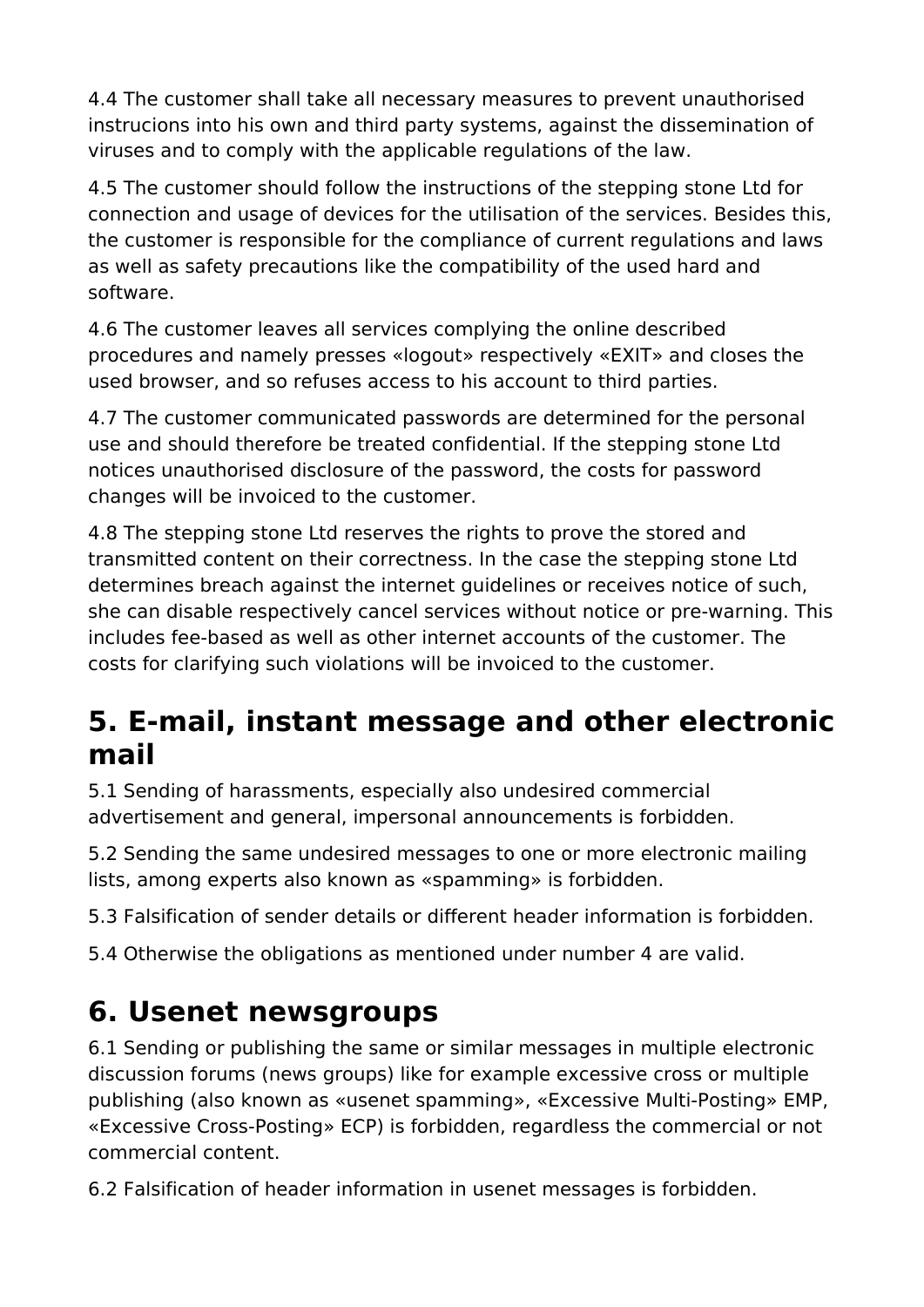6.3 Otherwise the obligations as mentioned under number 4 are valid.

# **7. Complaints**

Complaints or messages in relation to the here described internet guidelines can be reported to:

- In case of abuse of the services: [abuse\(at\)stepping-stone.ch](mailto:abuse@stepping-stone.ch)
- In case of violence to security: [security\(at\)stepping-stone.ch](mailto:security@stepping-stone.ch)

#### **8. Responsibilities/penalties**

8.1 The stepping stone Ltd can suspend their services when an activity or inactivity on part of the customer or by bearing an activity for which the customer is responsible are an exposure to the normal functioning or the security of the telecommunication networks on which the stepping stone Ltd yield its services or when a customer violates the internet guidelines.

8.2 The customer is responsible for the content of any messages (language or data), which are transmitted through its internet connection by the stepping stone Ltd.

8.3 The customer holds the stepping stone Ltd harmless in case of any claims of third parties in connection with transmission of messages on behalf of the customer (language and data).

8.4 The customer bears liability with regards to the dedicated server of the stepping stone Ltd in case of loss or damage to hard- and software placed at his disposal. Without prior approval in writing from the stepping stone Ltd the customer is not allowed to make any changes to surrendered hard- and software.

8.5 There is a possibility that through the internet services information is available which is only intended to persons over the age of 16 (resp. 18). The customer will take all measurements required to reject persons under the age of 16 (resp. 18), who come under his responsibility, to access this information.

8.6 The customer takes notice that the stepping stone Ltd will go public resp. will announce on request the identity of the customer in case of violation against the internet user guidelines.

# **9. Partially invalidity**

In case one of these terms in those internet guidelines should prove to be invalid, this term will be replaced by another term, which complies with the aspired purpose as much as possible.